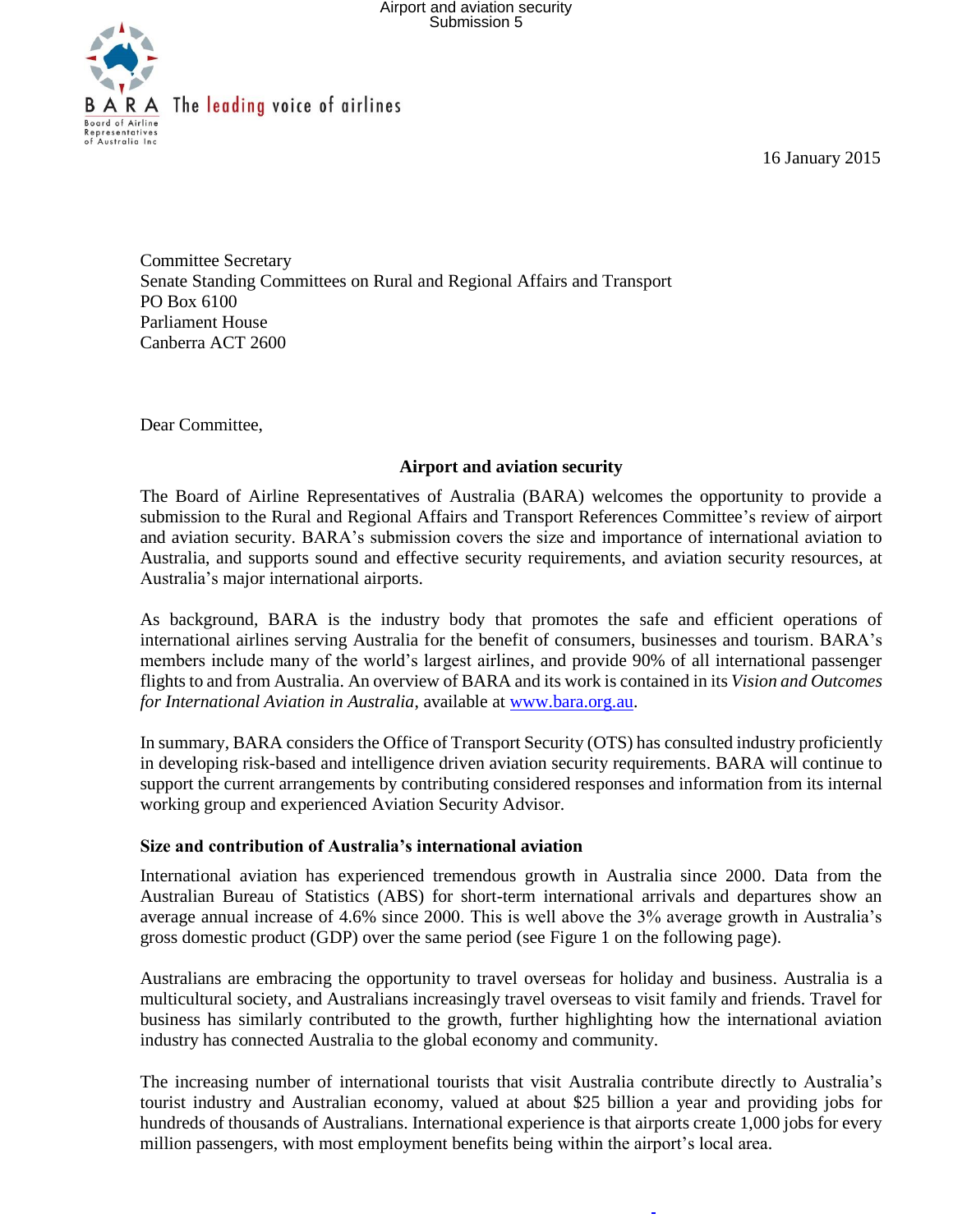# Airport and aviation security Submission 5

 $\mathcal{L}$ 

**Figure 1 International passenger trips - short-term departing and arriving**



*Source*: Australian Bureau of Statistics; *Note*: The number of passenger 'movements' is about twice the number of passenger 'trips'.

# **Supporting sound and effective security requirements**

The safety and security of Australia's international aviation remains the highest industry priority. The industry's long-term growth and prosperity will hinge on its ability to implement sound and effective security requirements and procedures. Yet it is important to recognise that no security system is infallible. What is necessary are institutional and governance structures that promote rigorous, risk-based and intelligence driven approaches to aviation security, which can adapt to changing circumstances. Effective consultation between all industry stakeholders must also underpin the development and implementation of sound security requirements.

As a general principle, BARA supports the harmonisation of Australia's security requirements with International Civil Aviation Organization (ICAO) recommendations and guidelines. BARA also notes, however, that in some instances Australia's individual circumstances may require modifying how the recommendations or guidelines are applied.

To help contribute responses and information to the continued development and implementation of Australia's security requirements, BARA has an internal working group with representatives from the majority of its member airlines. BARA also has an Aviation Security Adviser, who helps member airlines implement security requirements while also supporting BARA's contributions to the development of security legislation and regulations.

OTS has developed effective consultative processes that allow for the careful assessment of issues and provide opportunities for industry to contribute. The Aviation Security Advisory Forum (ASAF) provides a structured and consultative approach to reviewing and implementing aviation security requirements in Australia. Its approach to consultation gives the industry confidence that security requirements and resources are being directed towards assessed security threats.

It is important the Australian Government continues to support OTS, and ensures it has the flexibility to review and recommend changes to existing security requirements that are consistent with changes to assessed security threats. In assessing likely and emerging threats, intelligence is obviously vital for informing the development and implementation of aviation security requirements. BARA also supports OTS' current review of Transport Security Programs, which provides an opportunity to remove unnecessary information duplication and, where possible, clarify and simplify regulatory obligations for international airlines.